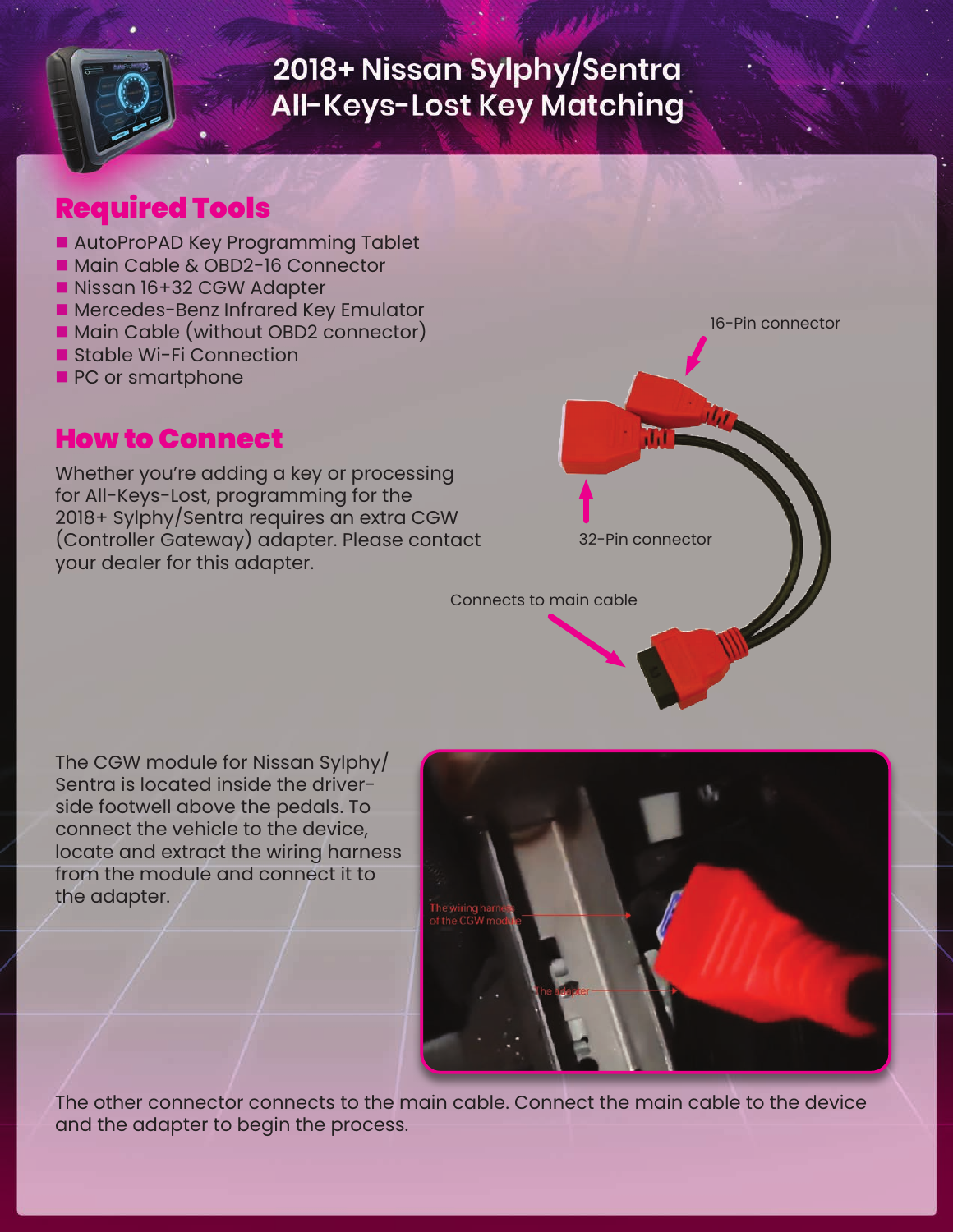#### The Process

Open the diagnosis app and step through the following menus: **Diagnosis > Immobilization > NISSAN (V27.10 or later version) > Program keys > Select from vehicle > China (Only partially) > New Sylphy(B18) > Key matching (All keys lost)**





1.

The software will display 2 notices. Please read carefully and make sure you have completed all the processes before starting.

|                                   |                                                                                                                                                                                                                                                                                                                                            |    |   | New Sylphy(B18)             |  |  |        |  |                |  |
|-----------------------------------|--------------------------------------------------------------------------------------------------------------------------------------------------------------------------------------------------------------------------------------------------------------------------------------------------------------------------------------------|----|---|-----------------------------|--|--|--------|--|----------------|--|
| Key match                         | Warning:                                                                                                                                                                                                                                                                                                                                   |    |   | Key matching (All key lost) |  |  |        |  | <b>1e DTCs</b> |  |
| <b>Read &amp; write</b><br>config | 1. This function needs to query the dymamic password from<br>third-party organizations.<br>2. This process will delete all the keys first so please re-program<br>the original key.<br>3. You can only add 2 brand new keys each time, please operate it<br>for second time if you needs to program more than 2 brand new<br><b>Lonson</b> |    |   |                             |  |  |        |  |                |  |
|                                   |                                                                                                                                                                                                                                                                                                                                            | OK |   |                             |  |  | Cancel |  |                |  |
|                                   |                                                                                                                                                                                                                                                                                                                                            |    |   |                             |  |  |        |  |                |  |
| எ                                 |                                                                                                                                                                                                                                                                                                                                            |    | ⊓ |                             |  |  |        |  |                |  |
|                                   |                                                                                                                                                                                                                                                                                                                                            |    |   |                             |  |  |        |  |                |  |

|                                            |   |                                                                                                                                                                                                                                              |   |         | New Sylphy(B18) |   |        |  |  |  |
|--------------------------------------------|---|----------------------------------------------------------------------------------------------------------------------------------------------------------------------------------------------------------------------------------------------|---|---------|-----------------|---|--------|--|--|--|
| <b>Key match</b><br>Read & write<br>config |   | Key matching (All key lost)<br>1. Please connect to the network.<br>2. Please pull out the gateway connector, then plug in Nissan<br>16+32 gateway adapter to connector that's been pulled out, and<br>connect the OBD socket to our device. |   |         |                 |   |        |  |  |  |
|                                            |   | OK                                                                                                                                                                                                                                           |   |         |                 |   | Cancel |  |  |  |
| q                                          | n | ⊲                                                                                                                                                                                                                                            | Ο | $\circ$ | රා              | 団 | ₫      |  |  |  |



After clicking "OK", the menu shown at right will appear. Hold a new key near the ignition switch then press "Read Key" to continue.

| Key 1    |              | Unused                                                                                                 |  |
|----------|--------------|--------------------------------------------------------------------------------------------------------|--|
|          |              |                                                                                                        |  |
| Key 2    |              | Unused                                                                                                 |  |
| Key 3    |              | Unused                                                                                                 |  |
| Key 4    |              | Unused                                                                                                 |  |
|          |              | Please put the key that need to be read near the ignition switch, click "read key" button to continue. |  |
|          |              |                                                                                                        |  |
| Read key | Exit<br>Next |                                                                                                        |  |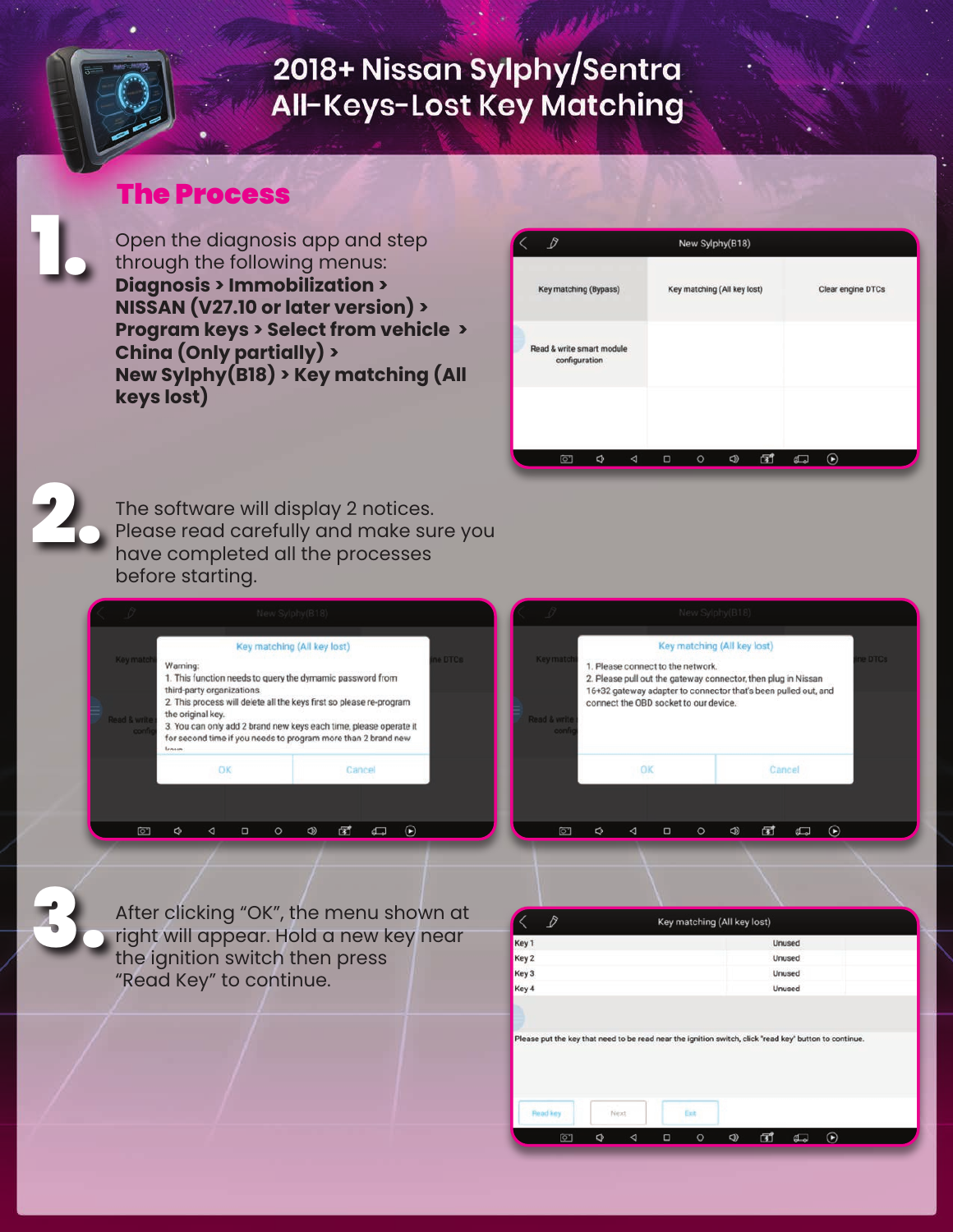**You can use this method to read 2 keys at a time. If you wish to program more keys, please select the "Add key" menu afterwards. Now click "Next."**

| $\mathscr{D}$    |      | Key matching (All key lost) |        |  |
|------------------|------|-----------------------------|--------|--|
| Key <sub>1</sub> |      |                             | Readed |  |
| Key 2            |      |                             | Readed |  |
| Key 3            |      |                             | Unused |  |
| Key 4            |      |                             | Unused |  |
|                  |      |                             |        |  |
|                  |      |                             |        |  |
| Read key         | Next | Exit                        |        |  |

The device will display a notice. Please take a photo of the information shown and navigate to the website indicated in the dialog box.

**Please leave this screen visible until you have uploaded the calculated results to the server.** 

**DO NOT CLOSE THE APP! DO NOT TURN OFF THE SCREEN! DO NOT DISCONNECT THE DEVICE FROM THE VEHICLE AND/OR NETWORK, OR THE CODE WILL BE INVALIDATED AND THE ENTIRE PROCESS WILL HAVE TO BE REPEATED!**

| <b>Danslan</b><br>Key 1<br>Key matching (All key lost)<br>Key 2<br>Key 3<br>Please go to http://utils.xtooltech.com/sylphy/index.html<br>Login with the following informations, download the authorization<br>Key 4<br>file to calculate, and upload the password file. | Key matching (All key lost) |  |  |  |  |  |  |  |  |  |  |  |
|-------------------------------------------------------------------------------------------------------------------------------------------------------------------------------------------------------------------------------------------------------------------------|-----------------------------|--|--|--|--|--|--|--|--|--|--|--|
|                                                                                                                                                                                                                                                                         |                             |  |  |  |  |  |  |  |  |  |  |  |
|                                                                                                                                                                                                                                                                         |                             |  |  |  |  |  |  |  |  |  |  |  |
| Do not tell others your serial number and the dynamic code.<br>ID:119<br>Serial number: X100PAD-<br>Please put the ke<br>Dynamic code:                                                                                                                                  |                             |  |  |  |  |  |  |  |  |  |  |  |
| OK                                                                                                                                                                                                                                                                      |                             |  |  |  |  |  |  |  |  |  |  |  |
| <b>Read key</b><br><b>Part of 1</b>                                                                                                                                                                                                                                     |                             |  |  |  |  |  |  |  |  |  |  |  |
| С<br>ā<br>Ω<br>ब्रा<br>O<br>a                                                                                                                                                                                                                                           |                             |  |  |  |  |  |  |  |  |  |  |  |

6.

4.

5.

Open the website on your smartphone or PC. It will display as shown.

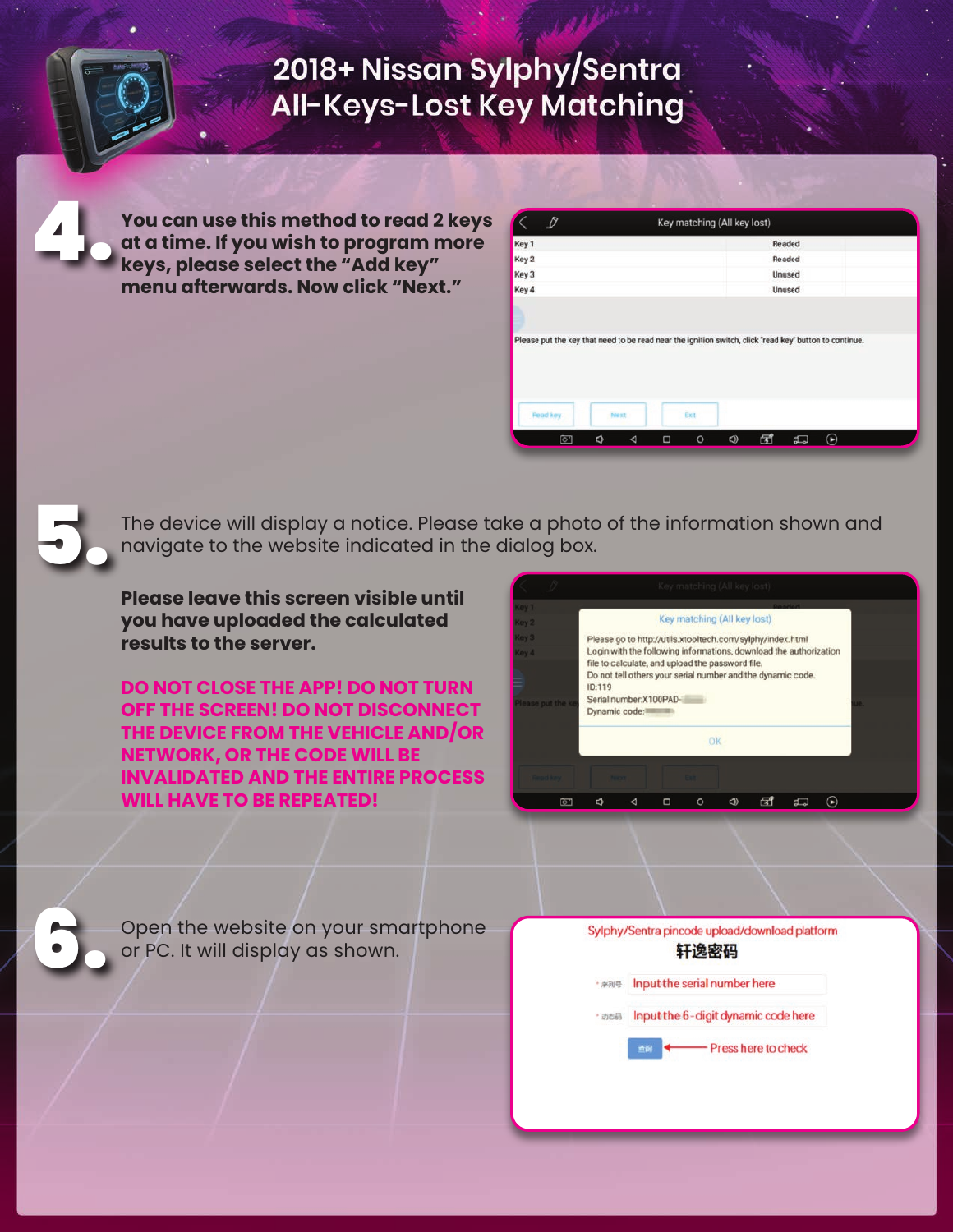**After inputting the serial number and the dynamic code shown on the device, you will see this dialog:**

|      | Please make sure this ID is the same<br>D 119<br>with the ID shown on the tablet!<br>(请検対ID是否与平板上显示是否一致,否则将会提作失败) |
|------|-------------------------------------------------------------------------------------------------------------------|
|      | X100PAD- <b>H</b> Your serial number                                                                              |
|      | $\bullet$ $\bullet$ The VIN code of the vehicle                                                                   |
|      | Press to download the data<br>计算数据 下提持计算数据<br>extracted from the vehicle                                          |
| 计算结果 | 上传计算结果                                                                                                            |
|      | fter you calculated the data, press here to upload it                                                             |



9.

7.

**Press the blue link to download the data. The data file received will be named "SupportData1." Please note that the code can only be calculated through 3rd party organizations.**



**When the data is received from 3rd parties, the file will be named "SupportData2." Press the blue button to upload the data and the next page will display the results. The results will automatically be uploaded to the device so it is not neccessary to type the data in.**

| ID. | 119<br>(请核对ID是否与平板上显示是否一致,否则将会操作失败) |
|-----|-------------------------------------|
|     | X100PAD                             |
|     |                                     |
|     |                                     |
|     | The results will be shown here      |